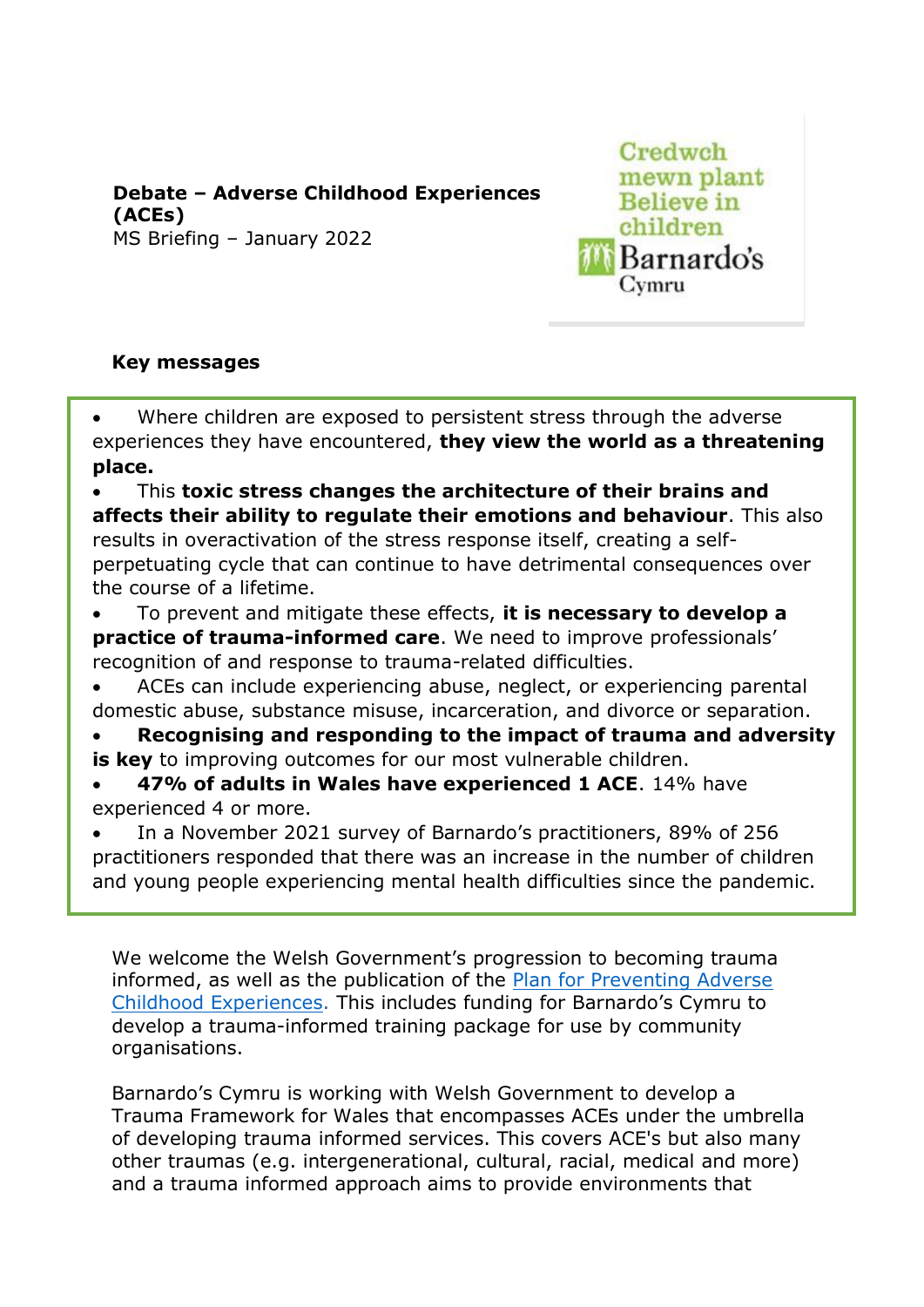minimise the risk of further harm and gives a positive experience to those accessing services, as well as staff of the service, partner agencies etc.

Studies suggest that people who have suffered trauma are four times more likely to be attracted to caring roles, so there is a need for prevention, access to appropriate support services, and providing safe environments. Applying a trauma informed lens to every aspect of the service (including physical environment, policies, inductions for staff, behavioural expectations etc) ensures we are building services that meet the needs of those who have suffered trauma, rather than provide services that people access despite it being outside of their comfort zone.

## **How is Barnardo's Cymru supporting families in Wales?**

Every Barnardo's service ultimately seeks to prevent or reduce the impact of ACEs and / or trauma. Some examples of this work are:

*The PATHS® [Programme](https://www.barnardos.org.uk/what-we-do/services/paths) for Schools (UK Version)* is a traumainformed public health approach to education that Barnardo's facilitates in pre-school settings and primary schools in Pembrokeshire, and Vale of Glamorgan. The programme takes a whole-school approach to working with young children (aged 2–11) to develop resilience, and social and emotional skills. *The PATHS® Programme* was noted by Bangor University as an example of a schools-based approach that addresses the consequences of ACEs and improves social and emotional competency in young children.<sup>1</sup>

*[Anglesey-based Golau](https://www.barnardos.org.uk/what-we-do/services/golau)* is a mental health service for children and young people aged 8–18 which supports young people with issues related to mental health or emotional distress. The service is community-based and operates in a trauma-informed, child-centred way.

*[Barnardo's Better](https://www.barnardos.org.uk/what-we-do/services/better-futures-cymru) Futures, based in Bridgend*, was established to support children and young people with harmful sexual behaviour, those who are at risk of, or are being abused through child sexual exploitation. These were the first specialist services to be established to support the needs of affected children and young people in Wales. Barnardo's Cymru is also currently working in partnership with the South Wales Police as part of their Police Missing Advocacy Service, where our practitioners respond to children and young people who go missing and may be at risk of CSE.

At the same time as providing specialist assessment and support to children and young people at significant risk, already abused through CSE

<sup>1</sup> https://research.bangor.ac.uk/portal/files/23440237/RespondingToACEs\_PHW2019\_english.pdf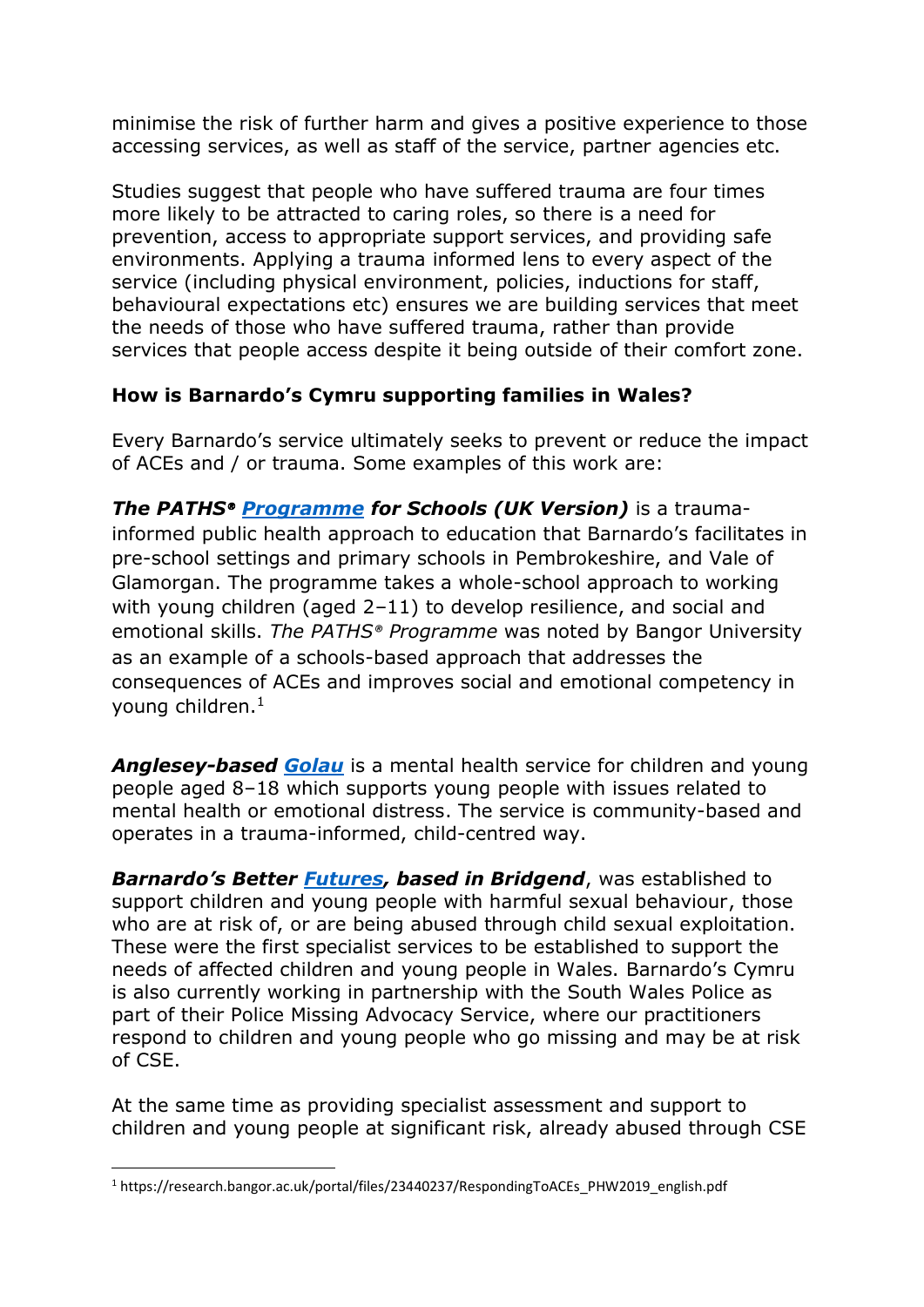or already displaying harmful sexual behaviour, we continually work to promote the importance of education, early intervention and prevention to reduce risks and prevent abuse.

### **Barnardo's Cymru priorities for Welsh Government:**

1. Becoming trauma informed

Barnardo's is committed to becoming a trauma informed organisation, and we are pleased to work with Welsh Government on their own development.

Welsh Government should support investment in a trauma informed approach for community groups and organisations across Wales, to ensure systems can work better to support children, young people and families.

2. Supporting the whole family

Trauma and/or ACEs can affect a person's entire lifetime, and many adults come to parenting or caring with their own history of trauma and the long-lasting effects of ACEs.

Parents/carers who have unresolved experiences of trauma can affect their adult/parenting function. Such trauma can be re-triggered with their children's experience or behaviour. However, our systems, while impressing the need for good parenting and understanding of such for future safeguarding, are not set up to respond to this. Barnardo's Cymru calls on Welsh Government to ensure that parents are supported in their own right, and that these approaches are trauma-informed, evidencebased and ensure parents/carers are able to process their own trauma whilst responding to their child's needs.

3. Introduce a specific fund aimed at providing training on evidencebased approaches to dealing with inter-parental conflict for children's sector social care staff and the voluntary sector, including approaches to support children and parents.

4. Continue to prioritise early intervention For many children and young people, early intervention is key. This means ensuring that services providing mental and emotional wellbeing support are widely available, work within the community and offer a range of evidence-based interventions. Our services above are examples of how these operate in tackling trauma / ACEs at the earliest possible point in a child's life.

5. Ensure children and young people are a central part of the VAWDASV National Strategy to prevent trauma / ACEs connected to domestic and sexual abuse.